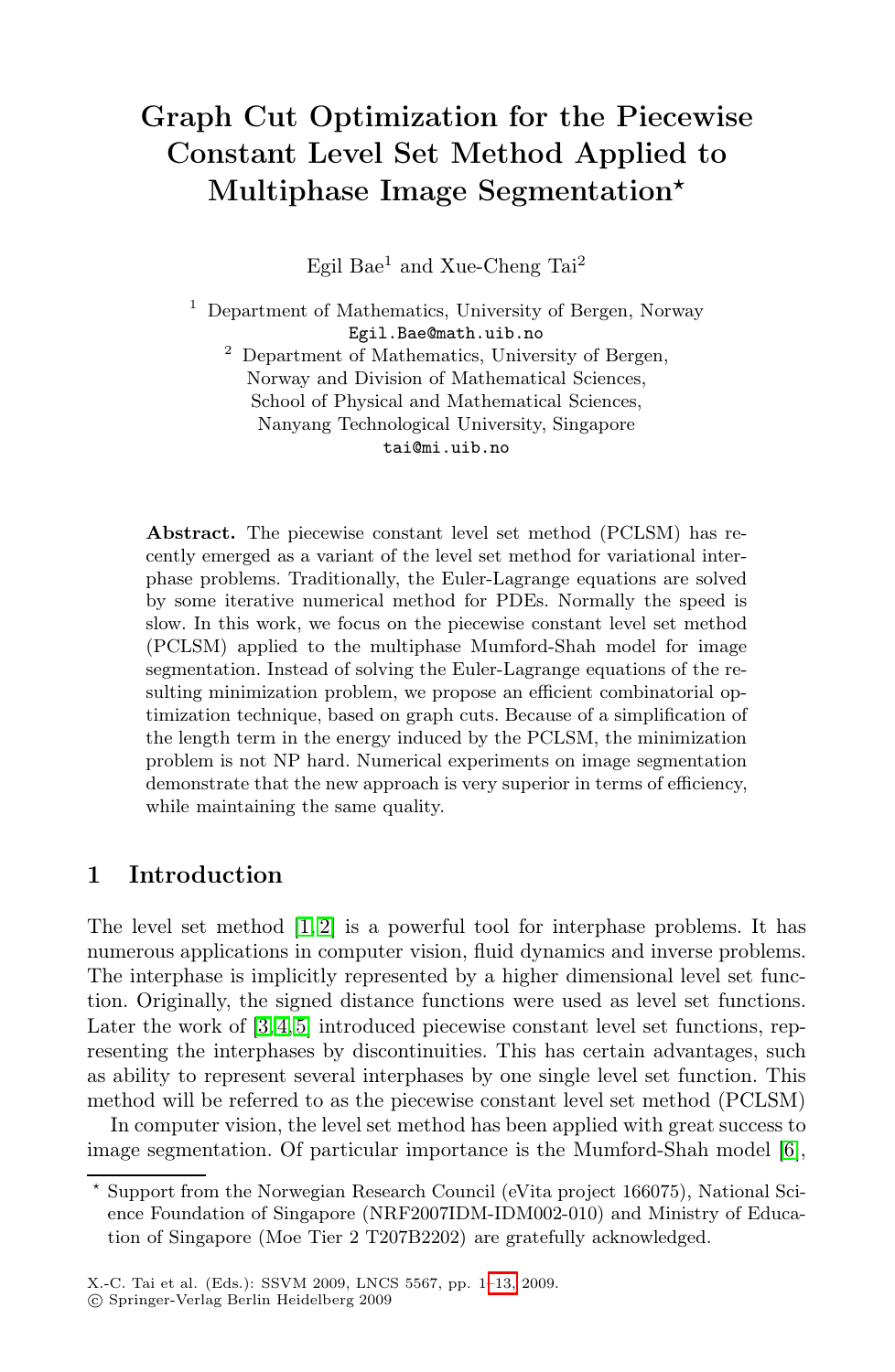which is an established image segmentation model. In [\[7,](#page-11-6) [8\]](#page-11-7), Chan and Vese proposed a numerical realization of this model based on traditional level set functions. In [\[3,](#page-11-2) [4,](#page-11-3) [5\]](#page-11-4), piecewise constant level set functions were proposed. Both approaches lead to a system of nonlinear PDEs that needs to be solved numerically. They both have the drawback of expensive computation.

This work aims to significantly reduce the computational cost of the piecewise constant level set method for the multiphase Mumford-Shah model. The length term is often simplified in the energy induced when representing this model by piecewise constant level set functions. We will show that this simplification makes it possible to efficiently compute global minimizers via graph cuts, when the mean image intensity value in each phase is known. Graph cuts is a wellknown technique in image analysis and computer vision [\[9,](#page-11-8) [10,](#page-11-9) [11,](#page-11-10) [12\]](#page-11-11). Usually, NP-hard multilabeling problems are approached by constructing algorithms for finding approximate suboptimal solutions, such as alpha expansion [\[12\]](#page-11-11). We instead do the approximation in the model, and then compute the exact solution of the approximate model. The graph used for optimization is constructed as in [\[13,](#page-11-12) [14,](#page-11-13) [15\]](#page-11-14), except for some small modifications. Finally, for unknown mean intensity values, an iterative algorithm is presented, which we believe will have large practical value because of the strong efficiency.

In case of two phases, some work on graph cut optimization for the Mumford-Shah model has been made in [\[16,](#page-12-1) [17\]](#page-12-2). Also a multiphase approach based on graph cuts has recently been presented in [\[18\]](#page-12-3). The process is started by splitting the image into two regions, by solving the two-phase Mumford-Shah model to optimality. In the next step, each new region is splitted in two by solving the twophase Mumford-Shah model within each region. The process is repeated until the intensity variation within each region falls below a predefined threshold. The limitation of this approach is that the possibility of a region to evolve has been ignored. For instance, the optimal interphase for two regions may not be a subset of the optimal interphases for three regions. An experiment in Section [4](#page-7-0) will clarify this.

The paper is organized as follows: Section [2](#page-1-0) gives a brief overview of the piecewise constant level set method and the Mumford-Shah model. Section [3](#page-3-0) presents the new integer optimization approach, while numerical experiments are presented in Section [4.](#page-7-0)

## <span id="page-1-0"></span>2 Image Segmentation and the PCLSM

### 2.1 The Mumford-Shah Model

The Mumford-Shah model [\[6\]](#page-11-5) is an established image segmentation model with a wide range of applications. Let  $u_0$  be the input image. In the most common variant with closed contours, one seeks a partition  $\{\Omega_i\}_{i=1}^n$  of the image domain  $\Omega$ , and an approximation image u which minimizes the functional

$$
E(u,\Gamma_i) = \int_{\Omega} (u - u^0)^2 dx + \mu \int_{\Omega \setminus \bigcup_i \Gamma_i} |\nabla u|^2 dx + \sum_{i=1}^n \nu \int_{\Gamma_i} ds, \tag{1}
$$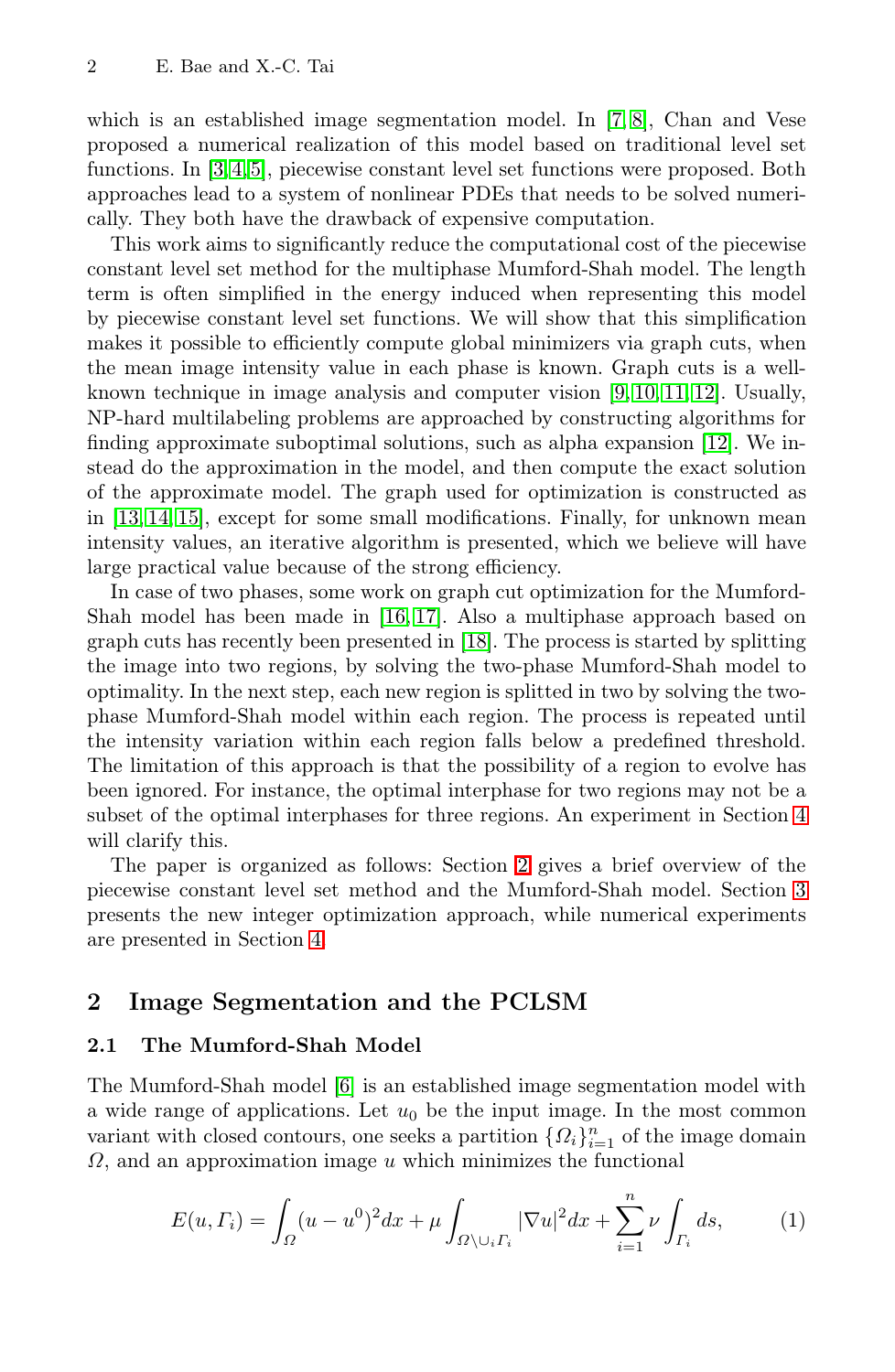where  $\{T_i\}_{i=1}^n$  denotes the interphases between the regions  $\{\Omega_i\}_{i=1}^n$ . Often u is assumed to be constant within each phase, in which case the second term disappears and one ends up with the simpler version

$$
E(\{c_i\}, \Gamma_i) = \int_{\Omega} (u - u^0)^2 dx + \sum_{i=1}^n \nu \int_{\Gamma_i} ds,\tag{2}
$$

where  $u = \sum_{i=1}^{n} c_i \Psi_i$ , and  $\Psi_i$  is the characteristic function of  $\Omega_i$ . As a numerical realization Chan and Vese [7.8] proposed to represent the above functional with realization, Chan and Vese [\[7,](#page-11-6)[8\]](#page-11-7) proposed to represent the above functional with level set functions, and solve the resulting gradient descent equations numerically. In order to represent n phases,  $log_2(n)$  level set functions were required. For any  $n > 2$  the length term had to be simplified.

### 2.2 Piecewise Constant Level Set Functions

In [\[3,](#page-11-2) [4,](#page-11-3) [19\]](#page-12-4), instead the piecewise constant level set method was proposed, and applied to the Mumford-Shah model. This approach has certain benefits, such as the ability to represent any number of phases with one single level set function. Let  $\{\Omega_i\}_{i=1}^n$  be a partition of the domain  $\Omega$  into n regions. Any such partition can be described by a piecewise constant level set function  $\phi$  as follows

<span id="page-2-1"></span>
$$
\phi = i
$$
 in  $\Omega_i$  for  $i = 1, 2, ..., n$ . (3)

Note that all interphases are represented by discontinuities in  $\phi$ . The Mumford-Shah functional can now be written in terms of  $\phi$ 

$$
E(\mathbf{c}, \phi) = \int_{\Omega} (u - u^0)^2 dx + \frac{\nu}{2} \sum_{i=1}^n \int_{\Omega} |\nabla \psi_i| dx.
$$
 (4)

where  $u = \sum_{i=1}^{n} c_i \psi_i$ , and  $\psi_i$  is the characteristic function of  $\Omega_i$ . It can be derived from the level set function by derived from the level set function by

$$
\psi_i = \frac{1}{\alpha_i} \prod_{j=1 \neq i} (\phi - j) \text{ with } \alpha_i = \prod_{k=1 \neq i} (i - k). \tag{5}
$$

The length term can be approximated by the total variation of the level set function itself, especially when the number of phases is not too large

<span id="page-2-0"></span>
$$
E(\mathbf{c}, \phi) = \sum_{i=1}^{n} \int_{\Omega} (u - u^{0})^{2} dx + \nu \int_{\Omega} |\nabla \phi| dx, \tag{6}
$$

see for instance [\[5\]](#page-11-4) for a justification. Most often this approximation is preferred, since it is computationally easier. Such a simplification of the length term has also been made in [\[20,](#page-12-5) [21\]](#page-12-6) among others for multiphase image segmentation. In this work we will consider [\(6\)](#page-2-0).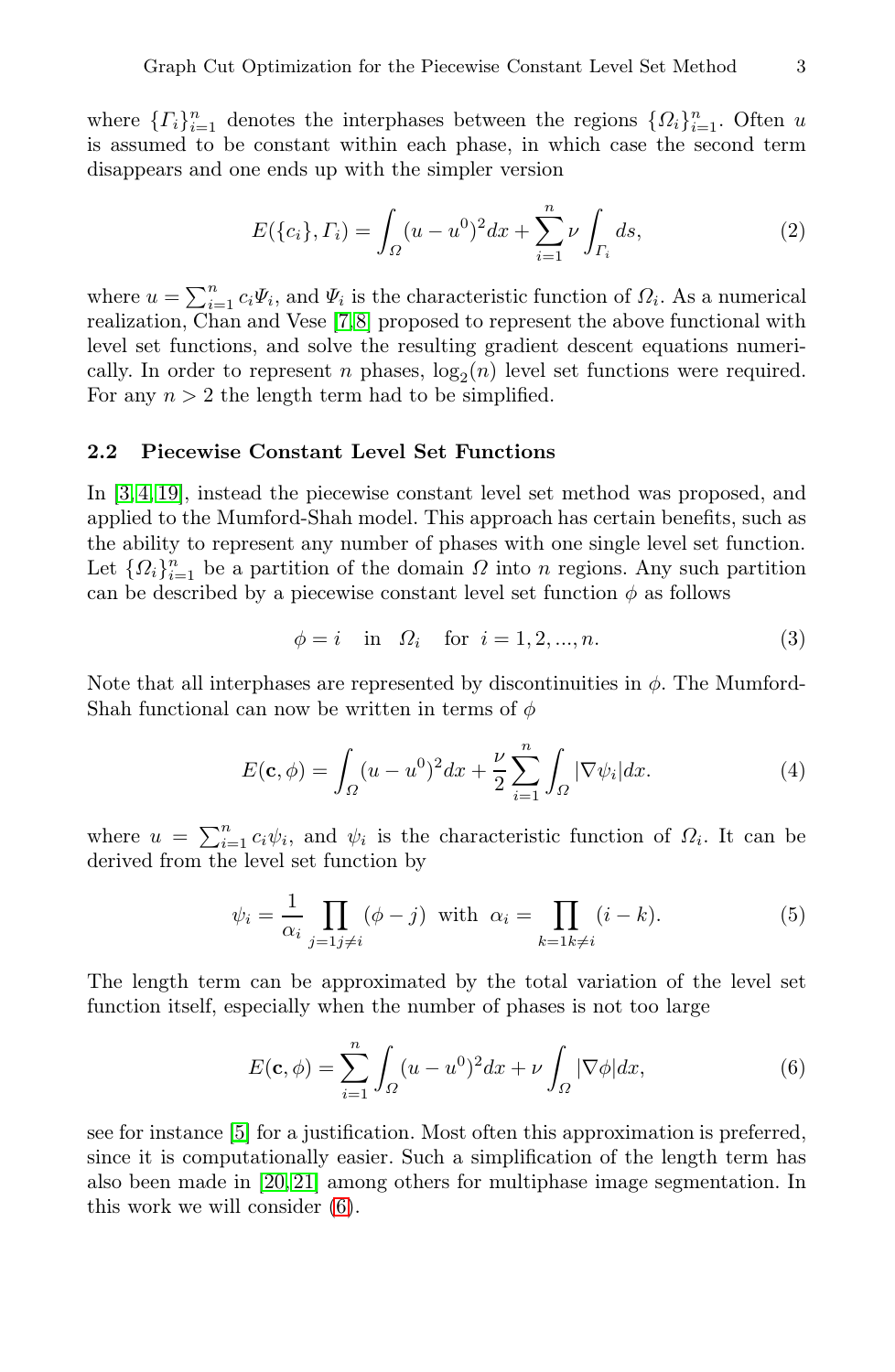There are some variants of the total variation regularization term. The commonly used version is the isotropic total variation:  $TV_2(\phi) = \int_{\Omega} |\nabla \phi|_2 dx =$ monly used version is the isotropic total variation:  $TV_2(\phi) = \int_{\Omega} |\nabla \phi|_2 dx =$ <br>  $\int_{\Omega} \sqrt{|\phi_{x_1}|^2 + |\phi_{x_2}|^2} dx$ . In order to simplify computation, often a simpler ver-<br>
sion is used:  $TV_{\alpha}(\phi) = \int_{\Omega} |\nabla \phi|_2 dx = \int_{\Omega} |\phi|$ sion is used:  $TV_1(\phi) = \int_{\Omega} |\nabla \phi|_1 dx = \int_{\Omega} |\phi_{x_1}| + |\phi_{x_2}| dx$ . However, since TV<sub>1</sub> is not isotropic regularization will be stronger in certain directions. A more is not isotropic, regularization will be stronger in certain directions. A more isotropic version based on the 1-norm can be obtained by splitting  $TV_1$  using the original gradient operator, and one rotated counterclockwise  $\pi/4$  radians:  $TV_{1,\frac{\pi}{4}}(\phi) = \frac{1}{2} \int_{\Omega} \left\{ |\nabla \phi(x)|_1 + |R_{\frac{\pi}{4}} \nabla \phi(x)|_1 \right\} dx$ , where  $R_{\frac{\pi}{4}} \nabla$  is the gradient in the rotated coordinate system. It is also possible to create even more isotropic the rotated coordinate system. It is also possible to create even more isotropic versions by considering more such rotations.

Previous attempts to minimize [\(6\)](#page-2-0) have been made by continuous optimization. In order to force a solution taking only integer values, the following constraint was imposed

<span id="page-3-1"></span>
$$
K(\phi) = \prod_{i=1}^{n} (\phi - i) = 0
$$
 (7)

The constrained optimization problem [\(6\)](#page-2-0) and [\(7\)](#page-3-1) could be solved by the augmented lagrangian method as in  $[3, 4, 19]$  $[3, 4, 19]$  $[3, 4, 19]$ . Some attempts to speed up the computation can be found in [\[5\]](#page-11-4).

In the next section we propose to solve the minimization problem by graph cuts. We start by discretizing the variational problem  $(6)$  on a grid  $P$  of mesh size  $\delta = 1$ . For each  $p = (i, j) \in \mathcal{P}$ , define the neighborhood systems

$$
N_4(p) = \{(i \pm 1, j), (i, j \pm 1)\}, \text{ and } N_8(p) = \{(i \pm 1, j), (i, j \pm 1), (i \pm 1, j \pm 1)\}.
$$

The modification of the definition for boundary points is clear. The discrete energy function can now be written compactly

<span id="page-3-2"></span>
$$
E_d(\mathbf{c}, \phi) = \sum_{p \in \mathcal{P}} \delta^2 (u_p - u_p^0)^2 + \nu \sum_{p \in \mathcal{P}} \sum_{q \in \mathcal{N}_k(p)} \frac{1}{2} w_{pq} |\phi_p - \phi_q|,
$$
 (8)

where  $k = 4$  for  $TV_1$  and  $k = 8$  for  $TV_{1,\frac{\pi}{4}}$ . The weights  $w_{pq}$  are given by  $w_{pq} = \frac{4\delta^2}{k\|p-q\|_2}$ . In case of two phases, similar weights can also be derived by using the Couplan Capitan formula [99]. Note that sach term is being counted trues in the Cauchy-Crofton formula [\[22\]](#page-12-7). Note that each term is being counted twice in the last summation. This is compensated by multiplication by the factor  $\frac{1}{2}$ .

## <span id="page-3-0"></span>3 Integer Optimization for PCLSM and Mumford-Shah

Instead of imposing constraints to force an integer solution by continuous optimization, we instead propose the much more natural approach of using integer optimization to minimize  $(6)$ . We will show that the discretized functional  $(8)$ can be minimized by graph cuts in case the values c are known in Section [3.2.](#page-4-0) Finally, in Section [3.3](#page-7-1) an algorithm is designed to minimize with respect to both c and  $\phi$ .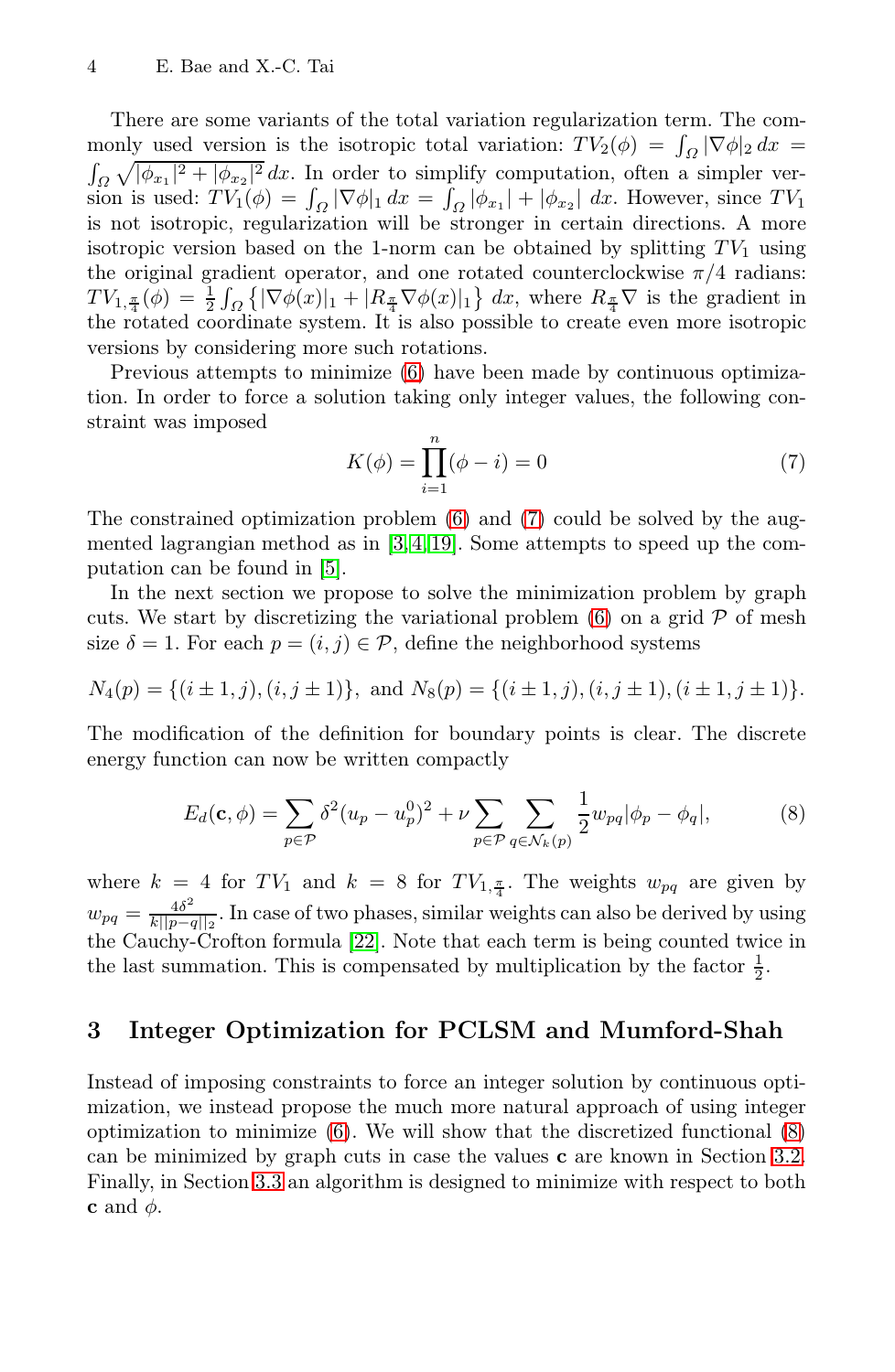### 3.1 Background on Graph Cuts and Terminology

Min-cut is a well known optimization problem. Due to a duality theorem by Ford and Fulkerson [\[23\]](#page-12-8), there are several fast algorithms for this problem. Graph cuts is a reference to such algorithms, and was introduced as a computer vision tool by Greig et. al. [\[9\]](#page-11-8) in connection with markov random fields [\[24\]](#page-12-9).

A graph  $\mathcal{G} = (\mathcal{V}, \mathcal{E})$  is a set of vertices V and a set of directed edges  $\mathcal{E}$ . We let  $(a, b)$  denote the directed edge going from vertex a to vertex b, and let  $c(a, b)$ denote the cost (weight) on this edge. In the graph cut scenario there are two distinguished vertices in V, called the source  $\{s\}$  and the sink  $\{t\}$ . A cut on G is a partitioning of the vertices  $V$  into two disjoint an connected (through edges) sets  $(\mathcal{V}_s, \mathcal{V}_t)$  such that  $s \in \mathcal{V}_s$  and  $t \in \mathcal{V}_t$ . For each cut, the set of severed edges  $\mathcal C$  is uniquely defined as

$$
\mathcal{C} = \{(a, b) \mid a \in \mathcal{V}_s, b \in \mathcal{V}_t \text{ and } (a, b) \in \mathcal{E}\}.
$$
 (9)

We say that the cut severs the edge  $e$  if  $e$  is contained in  $C$ . From now on, we refer to the cut as the set of severed edges  $C$ . The cost of the cut is defined as

$$
|\mathcal{C}| = \sum_{e \in \mathcal{C}} c(e). \tag{10}
$$

We are interested in finding the cut of minimum cost on  $\mathcal{G}$ , from now on called the minimum cut. The duality theorem by Ford and Fulkerson [\[23\]](#page-12-8) states this is equivalent to finding the maximum flow from  $\{s\}$  to  $\{t\}$ , where the edge weights are bounds on the maximum amount of flow that can be pushed through the edges. Cuts of minimum cost can thus be computed very efficiently by max-flow algorithms such as Ford-Fulkerson [\[23\]](#page-12-8). See [\[10\]](#page-11-9) for a detailed discussion about implementation.

#### <span id="page-4-0"></span>3.2 Graph Cuts for the Multiphase PCLSM

For fixed values c, we will show that the minimizer of [\(8\)](#page-3-2) can be obtained by finding the minimum cut over an appropriate graph, i.e. we will construct a graph  $\mathcal G$  such that

<span id="page-4-1"></span>
$$
\min_{\mathcal{C} \text{ cut on } \mathcal{G}} |\mathcal{C}| = \min_{\phi} E_d(\mathbf{c}, \phi) + \sigma,
$$
\n(11)

where  $\sigma$  is a constant that will be specified later. Note that the minimizer  $\phi$  is not influenced by this constant.

Some work on graph cuts for the two phase Mumford-Shah model can be found in [\[17,](#page-12-2)[16\]](#page-12-1). Unfortunately, the extension to more than two phases is NP hard [\[25\]](#page-12-10). The usual graph cut approach to optimization problems of several labels, is to use some sort of approximation method, such as the alpha expansion [\[12\]](#page-11-11). Since we have already made an approximation in the model [\(6\)](#page-2-0), we will show that graph cuts can be used to find the exact minimum. The idea is to introduce an extra dimension to take care of several phases. We construct the graph in a similar way as Ishikawa [\[13,](#page-11-12) [14\]](#page-11-13), except for some small technical differences: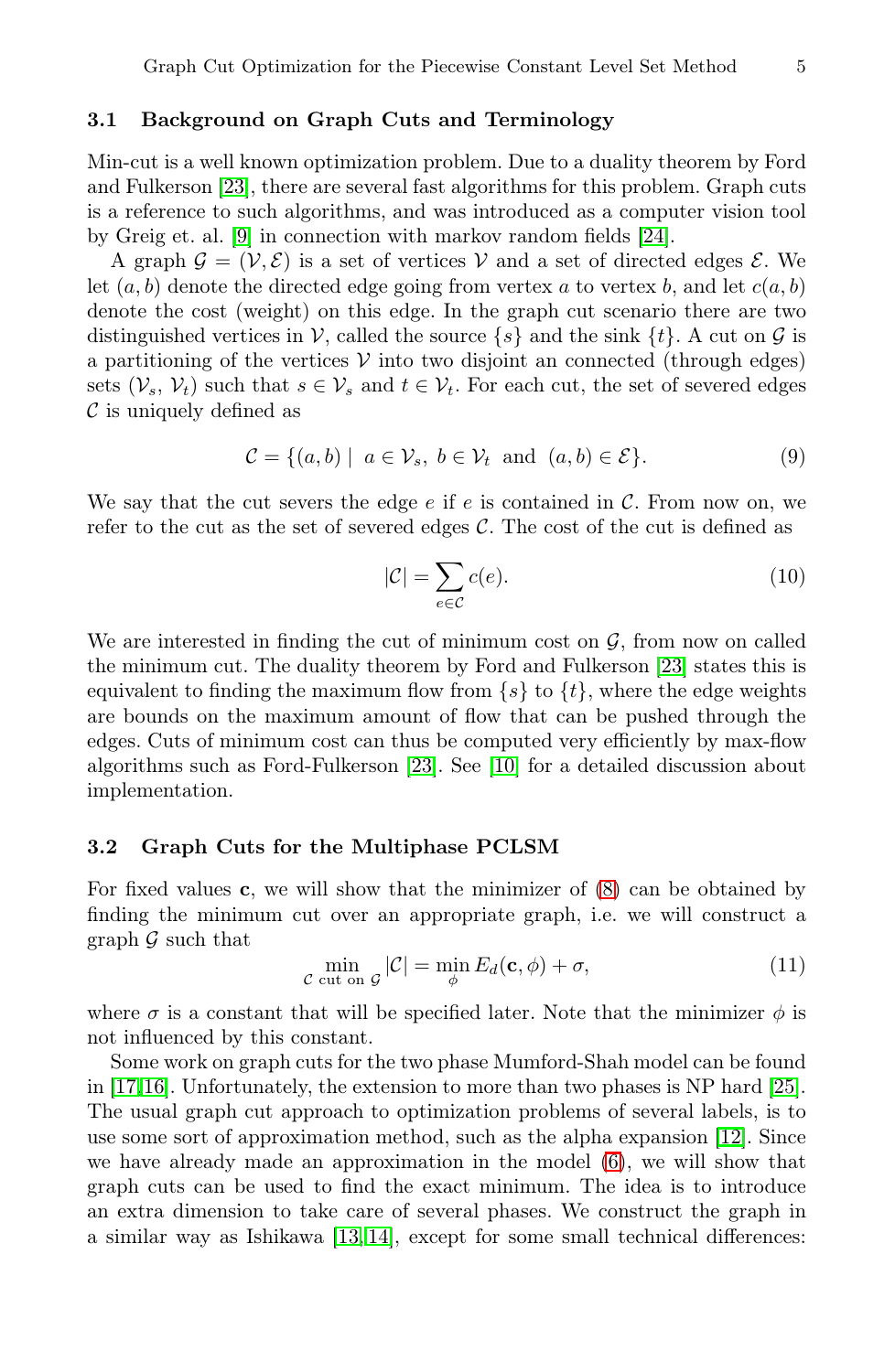<span id="page-5-1"></span>

Fig. 1. (a) The graph corresponding to a 1D signal of 6 grid points used for 4 phase segmentation. Edges in  $\mathcal{E}_D$  are depicted as vertical arrows and edges in  $\mathcal{E}_R$  are depicted as horizontal arrows. The gray curve is used to visualize the cut, vertices in the interior to the curve belongs to  $\mathcal{V}_s$ , vertices in the exterior to the curve belongs to  $\mathcal{V}_t$ . Edges in C are depicted as dotted arrows. Figure (b) shows the values of  $\phi$  at each grid point corresponding to the cut in (a), they are determined from definition [1.](#page-5-0)

our graph consists of one less layer of vertices and edges, and is a generalization from the binary construction of Greig et. al. [\[9\]](#page-11-8). We also avoid edges of infinite capacity. When the number of phases is small, this will have a little effect on the efficiency.

For each grid point  $p \in \mathcal{P}$ , we associate  $(n-1)$  vertices in the graph  $\mathcal{G}$ , denoted  $v_{n,\ell}, \ell = 1, ..., n-1$ . The set of vertices V is formally defined

$$
\mathcal{V} = \{v_{p,\ell} \mid p \in \mathcal{P}, \ell \in \{1, ..., n-1\}\} \cup \{s\} \cup \{t\}.
$$
 (12)

An illustration in case of a 1D image where  $\mathcal{P} = \{1, 2, ..., 6\}$ , is shown in Figure [1.](#page-5-1) For ease of visualization, no 2D cases are shown.

The edges are arranged in two groups,  $\mathcal{E}_D$  and  $\mathcal{E}_R$ . The first group  $\mathcal{E}_D$  corresponds to the data term in [\(8\)](#page-3-2). It is defined as

$$
\mathcal{E}_D = \cup_{p \in \mathcal{P}} \mathcal{E}_p,\tag{13}
$$

where for each  $p \in \mathcal{P}$  the edge set  $\mathcal{E}_p$  is defined as

$$
\mathcal{E}_p = (s, v_{p,1}) \cup_{\ell=1}^{n-2} (v_{p,\ell}, v_{p,\ell+1}) \cup (v_{p,n-1}, t). \tag{14}
$$

The edges in  $\mathcal{E}_D$  are illustrated as the vertical arrows in Figure [1.](#page-5-1)

The second group of edges  $\mathcal{E}_R$  corresponds to the regularization term in [\(8\)](#page-3-2). These are illustrated as the horizontal arrows in Figure [1,](#page-5-1) i.e.

<span id="page-5-0"></span>
$$
\mathcal{E}_R = \{ (v_{p,\ell}, v_{q,\ell}) \mid p \in \mathcal{P}, q \in \mathcal{N}_k(p), \ell \in \{1, ..., n-1\} \}. \tag{15}
$$

We say that a cut is admissible if it severs exactly one edge in  $\mathcal{E}_p$  for each  $p \in \mathcal{P}$ .

We can now establish the relationship between a cut on  $\mathcal G$  and a level set function  $\phi$ .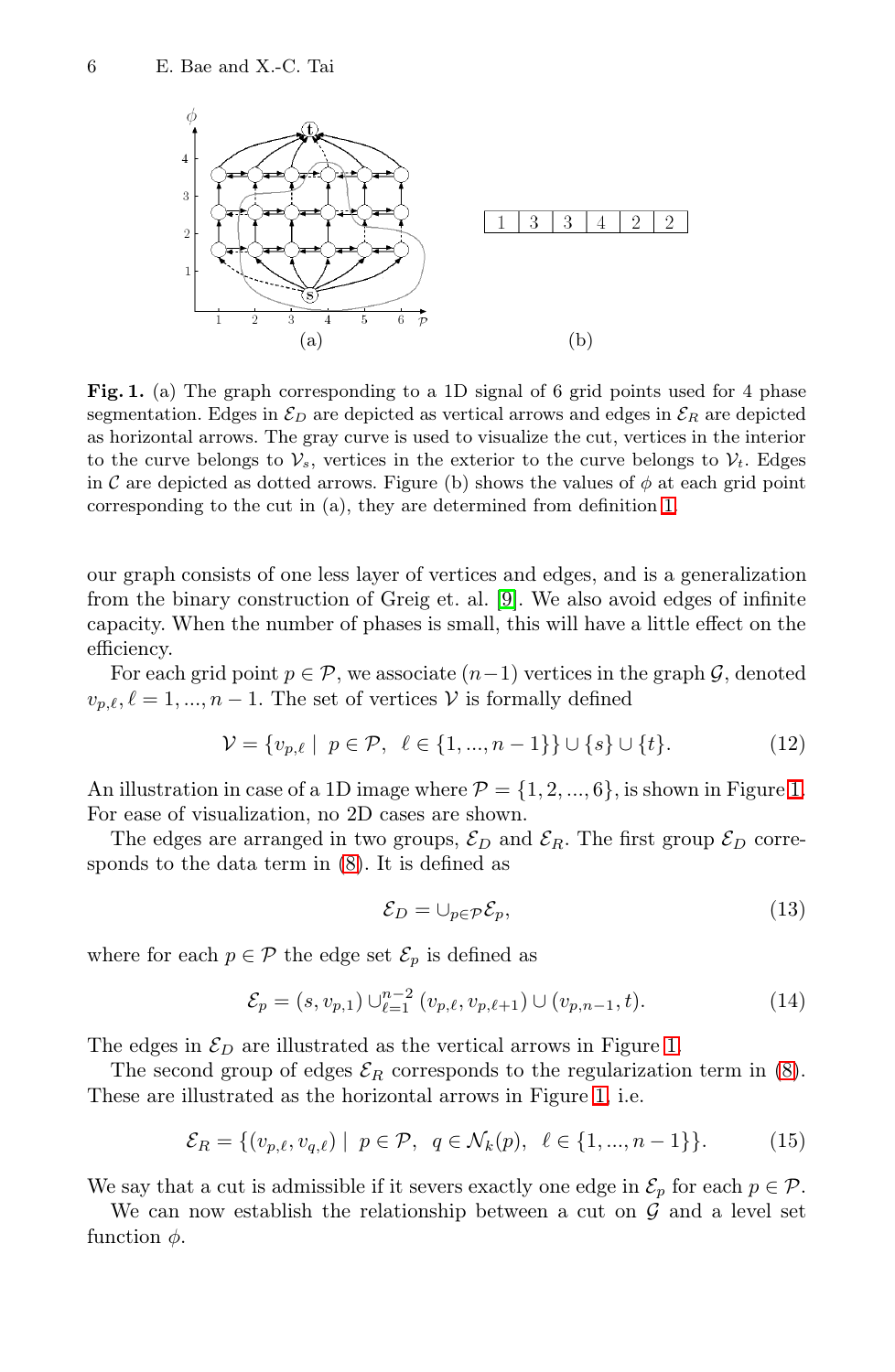**Definition 1.** *Let*  $\mathcal{C} \subset \mathcal{E}$  *be an admissible cut on*  $\mathcal{G}$ *. For any grid point*  $p \in \mathcal{P}$ *, the corresponding level set function*  $\phi$  *is defined as* 

$$
\phi_p = \begin{cases} 1 & \text{if } (s, v_{p,1}) \in \mathcal{C}, \\ \ell + 1 & \text{if } (v_{p,\ell}, v_{p,\ell+1}) \in \mathcal{C}, \\ n & \text{if } (v_{p,n-1}, t) \in \mathcal{C}. \end{cases}
$$
(16)

Note that  $\phi$  is single valued by the admissible cut requirement. We can now define the edge costs (weights) such that the relationship [\(11\)](#page-4-1) is satisfied. We start by edges in  $\mathcal{E}_D$ , i.e. the data edges

$$
c(s, v_{p,1}) = \delta^2 |u_p^0 - c_1|^2 + \frac{\sigma}{|\mathcal{P}|} \quad \forall p \in \mathcal{P},
$$
  
\n
$$
c(v_{p,\ell}, v_{p,\ell+1}) = \delta^2 |u_p^0 - c_{\ell+1}|^2 + \frac{\sigma}{|\mathcal{P}|} \quad \forall p \in \mathcal{P}, \quad \forall \ell \in \{1, ..., n-2\},
$$
  
\n
$$
c(v_{p,n}, t) = \delta^2 |u_p^0 - c_n|^2 + \frac{\sigma}{|\mathcal{P}|} \quad \forall p \in \mathcal{P}.
$$
\n(17)

The costs (weights) for the regularization edges  $\mathcal{E}_R$  are defined by

$$
c(v_{p,\ell}, v_{q,\ell}) = \nu w_{pq}, \quad \forall p \in \mathcal{P}, \ \forall q \in \mathcal{N}_k(p), \ \forall \ell \in \{1, ..., n-1\}.
$$
 (18)

By choosing  $\sigma$  as any positive value, the cut of minimum cost will be admissible, which implies that its corresponding level set function is single valued.

#### **Theorem 1.** Let C be a minimum cut on G, then C is admissible if  $\sigma > 0$

*Proof.* Suppose C is a minimum cut on G and for some  $p \in \mathcal{P}$  several edges in  $\mathcal{E}_p$ belongs to C. That is, there exists a set of indices  $L_p$  such that  $(v_{p,\ell}, v_{p,\ell+1}) \in$  $\mathcal{C} \ \forall \ell \in L_p.$  Define the cut  $\mathcal{C}^*$  s.t. for each  $p \in \mathcal{P}, v_{p,\ell} \in \mathcal{V}_s^*$  if  $\ell \leq \max L_p$ ,<br>else  $v_{\ell} \in \mathcal{V}^*$ . Then  $\mathcal{C}^* \cap \mathcal{E}_p \subset \mathcal{C} \cap \mathcal{E}_p$ . Since  $\sigma > 0$ , no edges have zero else  $v_{p,\ell} \in \mathcal{V}_t^*$ . Then  $\mathcal{C}^* \cap \mathcal{E}_D \subset \mathcal{C} \cap \mathcal{E}_D$ . Since  $\sigma > 0$ , no edges have zero weight, therefore  $|\mathcal{C}^* \cap \mathcal{E}_D| < |\mathcal{C} \cap \mathcal{E}_D|$ . Furthermore,  $|\mathcal{C}^* \cap \mathcal{E}_R|_{cardinality} \leq |\mathcal{C} \cap \mathcal{E}_R|$  $\mathcal{E}_{R}|_{cardinality}$ . For  $TV_1$ , the weights on all edges in  $\mathcal{E}_{R}$  are equal. Therefore  $|\mathcal{C}^*|$  <  $|\mathcal{C}|$ , which is a contradiction. The same contradiction can also be derived for  $TV_{1,\frac{\pi}{4}}$ .

To summarize, for any piecewise constant level set function  $\phi$  taking values in  $\{1, 2, \dots n\}$ , there exists a unique admissible cut on G. Moreover, the function  $\phi$ and its corresponding cut satisfies

$$
|\mathcal{C}| = E_d(\mathbf{c}, \phi). \tag{19}
$$

Thus, a function  $\phi$  corresponding to a minimum cut, is a minimizer of the functional  $(8)$ , i.e. it solves the segmentation problem. Note that in case  $n = 2$ , the extra dimension breaks down, and the graph becomes identical to that of Greig et. al. [\[9\]](#page-11-8) for binary problems.

It is also possible to exactly minimize [\(8\)](#page-3-2) as in [\[26\]](#page-12-11), by solving a sequence of binary optimization problems via graph cuts. This approach is likely to be faster when n is very large, and is a power of 2. However, for image segmentation  $n$  is relatively small, and we expect the presented approach to be faster.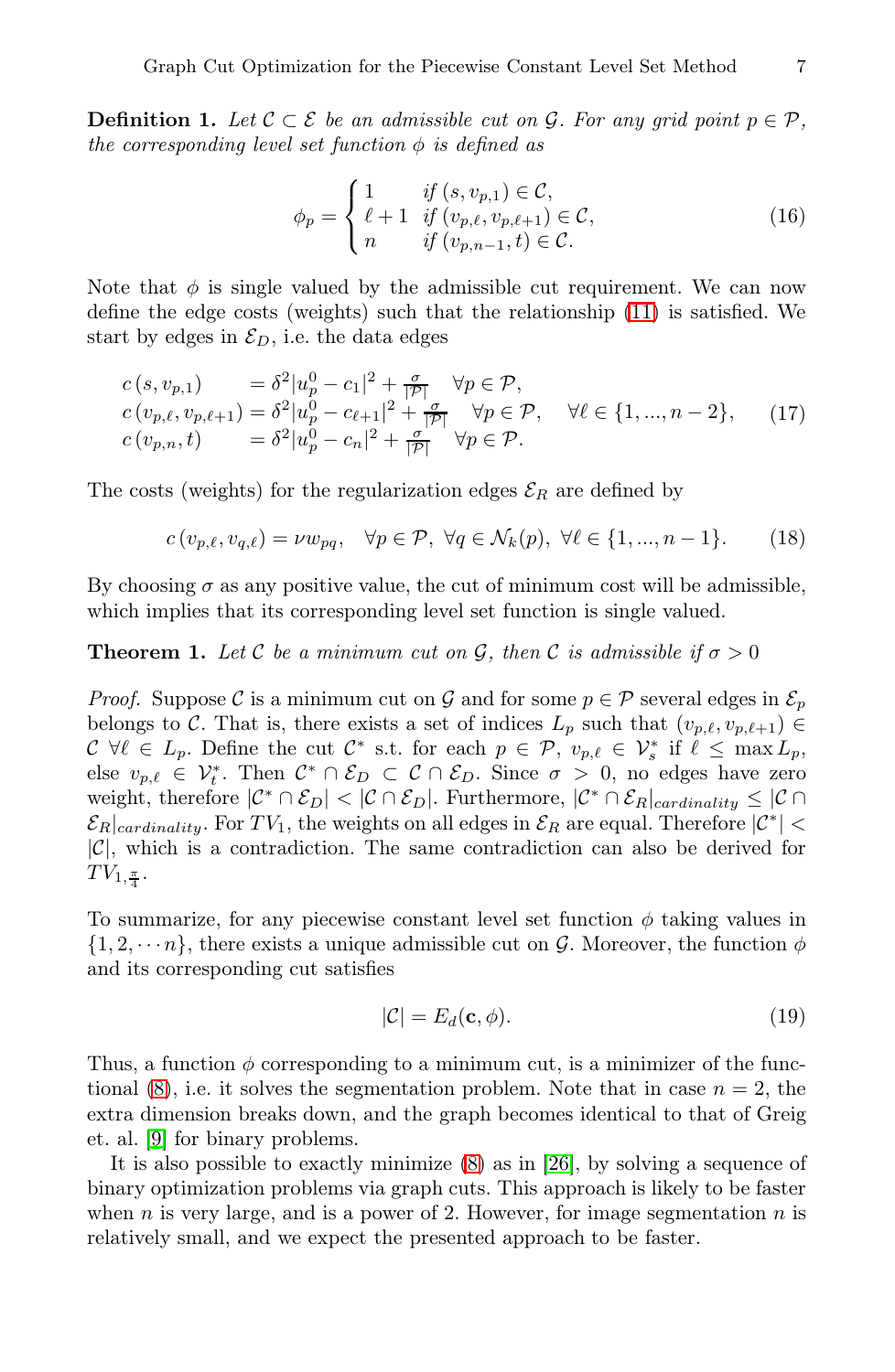### <span id="page-7-1"></span>3.3 Algorithm for Minimizing the Mumford-Shah Functional

The algorithm presented in the last section minimizes  $E_d(\mathbf{c}, \phi)$  with respect to  $\phi$ for a fixed c. Vice versa, for a fixed  $\phi$  the values c minimizing  $E_d(c, \phi)$  are given by the average intensity in each region

$$
c_i = \frac{\int_{\Omega} u^0(x)\psi_i(x) dx}{\int_{\Omega} \psi_i(x) dx} \qquad i = 1, 2, ..., n,
$$
 (20)

or in discrete form

<span id="page-7-2"></span>
$$
c_{i} = \frac{\sum_{p \in \mathcal{P}} u_{p}^{0} \psi_{i,p}}{\sum_{p \in \mathcal{P}} \psi_{i,p}} \qquad i = 1, 2, ..., n.
$$
 (21)

We want an algorithm to minimize both with respect to  $\phi$  and c. This is achieved by combining the two above results in the following iterative descent algorithm

#### Algorithm 1.

- <span id="page-7-3"></span>Estimate initial values  $\mathbf{c}^0$ , set  $l = 0$ while(  $||\mathbf{c}^l - \mathbf{c}^{l-1}|| > \text{tol}$  )
	- *1.* Use graph cuts to estimate  $\phi$  from

$$
\phi = arg\ min_{\tilde{\phi}} E_d(\mathbf{c}^l, \tilde{\phi}).\tag{22}
$$

- 2. Update  $\mathbf{c}^{l+1}$  according to equation [\(21\)](#page-7-2).
- *3.* Update  $l \leftarrow l + 1$ .

Note that no initialization of the level set function is required. Only the values  $c<sup>0</sup>$  need to be initialized, which can be achieved very efficiently by the isodata algorithm [\[27\]](#page-12-12). Note that algorithm [1](#page-7-3) has an exact termination criterion, as tol can be set to zero. In all our experiments, convergence was reached in 4-12 iterations. It must be noted that this algorithm is no longer guaranteed to find the global minima. Theoretically it may get trapped in a local minima close to the initial values  $c^0$ . However, in practice it is usually rather insensitive to initialization.

### <span id="page-7-0"></span>4 Numerical Experiments

In this section we validate our new optimization method by numerical experiments. The results are compared with the original gradient descent approach [\[3\]](#page-11-2) for minimizing [\(4\)](#page-2-1) (note: not the variant with simplified length term). The implementation of both these methods is made in C++. Comparisons are made both with respect to quality and computation time on an intel 2.19 GHz laptop. The list of computation times is shown in Table [1.](#page-8-0) The test images are shown in Figure [2.](#page-8-1) In all results, the estimated phases are depicted as a bright region. The results of experiment 1 and 2 are depicted in Figure [3](#page-9-0) (a) - (d). We observe that graph cut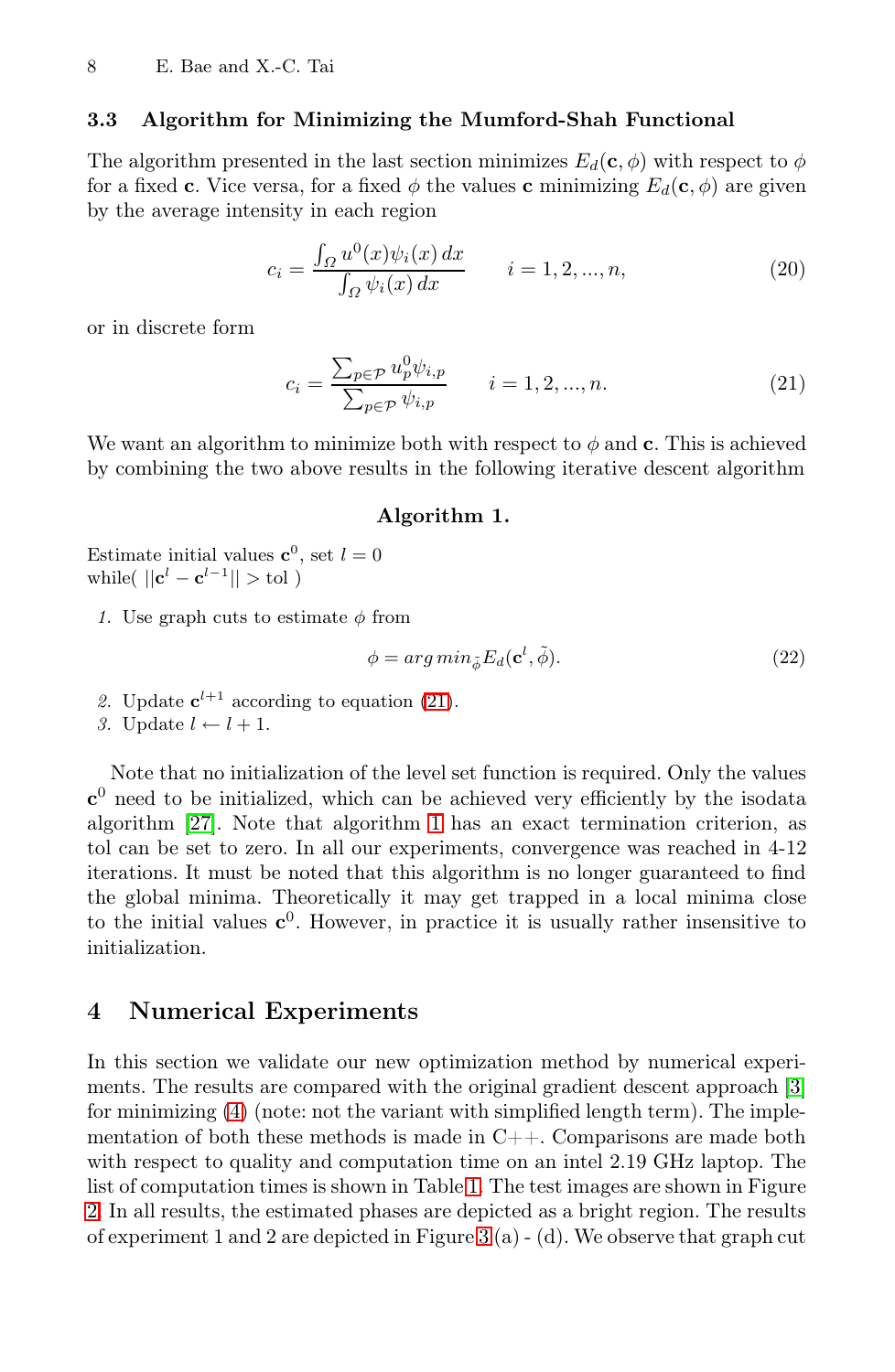

Fig. 2. Test images

<span id="page-8-0"></span>Table 1. Computation times in seconds for gradient descent vs graph cut optimization

<span id="page-8-1"></span>

|                        | Size      | Number of Phases Gradient descent Graph Cut |      |       |
|------------------------|-----------|---------------------------------------------|------|-------|
| Experiment1  100x100 4 |           |                                             | 50.3 | 0.120 |
| Experiment2 100x100 5  |           |                                             | 70.0 | 0.179 |
| $Experiments$ 92x98    |           |                                             | 55.4 | 0.165 |
| <b>Brain</b>           | 933x736 4 |                                             | 5401 | 25.22 |

optimization solve the multiphase problem with at least as good quality as gradient descent. In experiment 3 Figure [3\(](#page-9-0)e)(f), the number of regions is assumed to be unknown. The optimal number of regions can be estimated by using more phases than necessary in the minimization problem. As we can see, this results in some empty phases, while the remaining phases capture the correct regions.

We have also tested the method on a synthetic brain MRI image. The noise level is 7%, and non-uniformity of the RF-puls is of 20 % (see http://www.bic.mni.mcgill.ca/brainweb/ for details). We want to extract four tissue classes from the image: region 1; background, region 2; cerebrospinal fluid, region 3; gray matter and region 4; white matter. This is achieved by minimizing the Mumford-Shah model with 4 phases. In Figure [4](#page-10-0) we compare the results of graph cuts, gradient descent and the exact results. The background phase is not shown. Again, we observe that graph cut results are very good, while the computation time is dramatically reduced compared to gradient descent  $(c.f.$  Table [1,](#page-8-0) brain).

Finally, in Figure [5](#page-10-1) we show an example which demonstrates the limitation of the multiphase approach presented in [\[18\]](#page-12-3), described in the related work section. For the chosen parameter  $\nu$ , the global minimum consists of three phases, which we are able to detect by applying our multiphase algorithm with 4 phases, Figure [5\(](#page-10-1)b) top. The result of the first step of the algorithm presented in [\[18\]](#page-12-3) is shown in Figure [5\(](#page-10-1)b) buttom, which is the global minimum of the two phase Mumford-Shah functional. Clearly, no further splitting of these regions can result in the correct three phases, since the interphase from the first step is not allowed to evolve.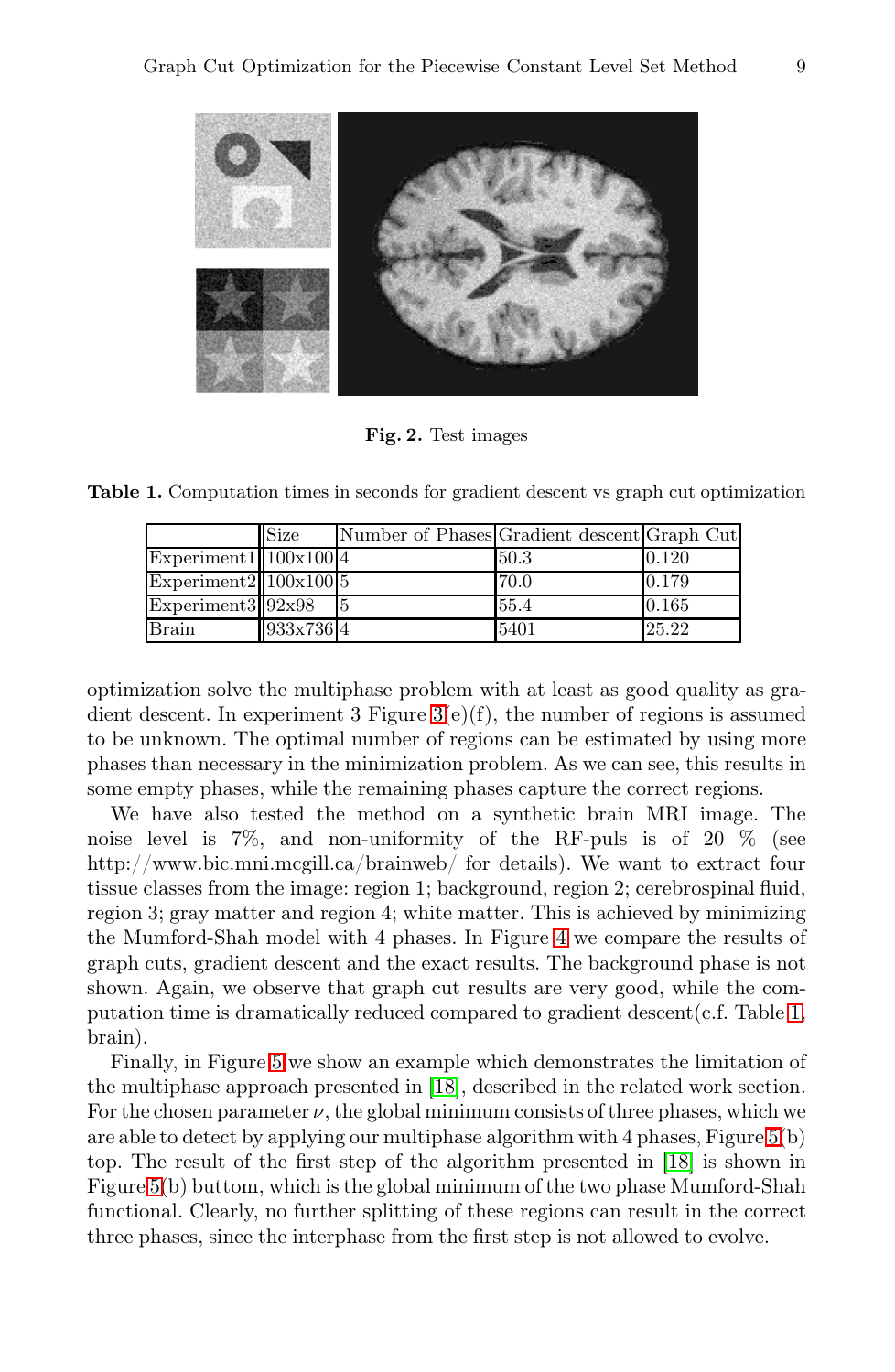<span id="page-9-0"></span>

(f) Experiment 3: gradient descent

Fig. 3. (a) and (b) Experiment 1, from left to right: phase 1 - phase 4. (c) and (d) Experiment 2, from left to right: phase 1 - phase 5. (e) and (f) Experiment 3, from left to right: phase 1 - phase 5.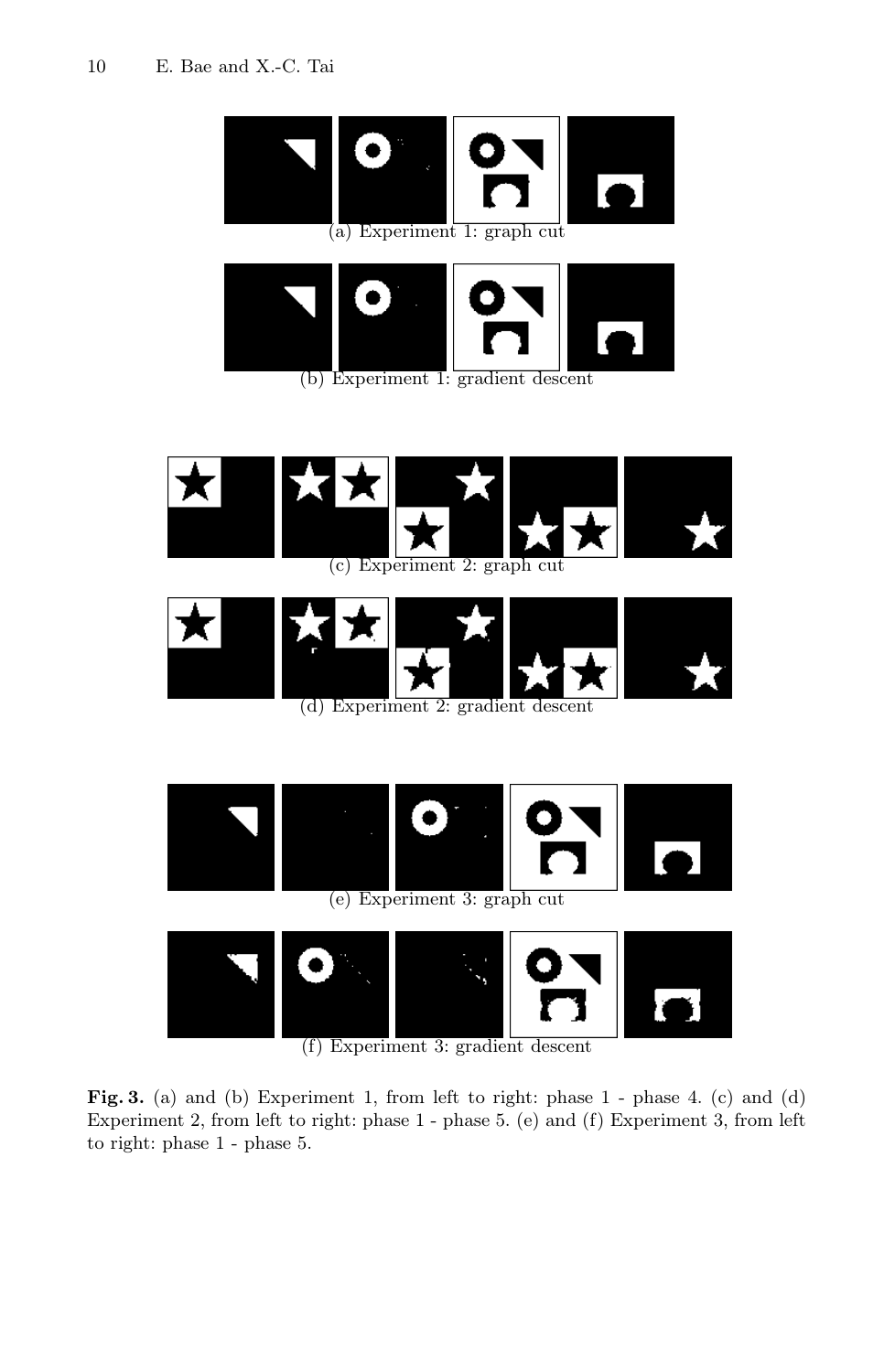

<span id="page-10-1"></span><span id="page-10-0"></span>(c) exact phases

Fig. 4. From left to right: phase 1 - phase 3. (a) Graph cut, (b) gradient descent, (c) exact phases.



Fig. 5. (a) Input image. (b) Top: Our approach, from left to right phase 1 - phase 4. Buttom: First step of approach reported in [\[18\]](#page-12-3), from left to right phase 1 - phase 2.

# 5 Summary

We have presented an algorithm for efficiently minimizing the energy induced by the piecewise constant level set representation of the multiphase Mumford-Shah functional. This minimization method is based on graph cuts. Numerical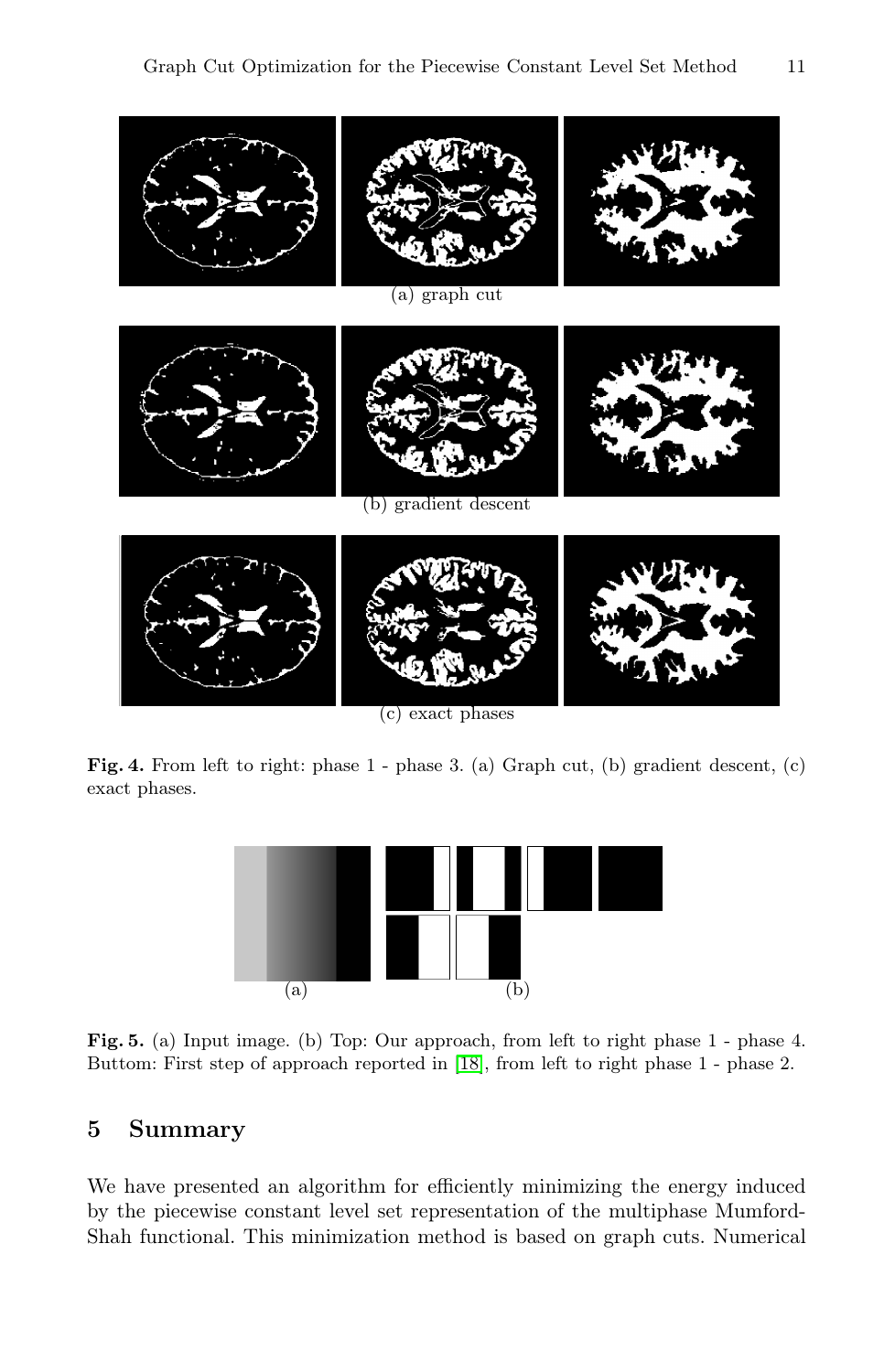experiments demonstrated the method is very superior in efficiency compared to the previous PDE based approach, while maintaining the same quality of results.

# References

- <span id="page-11-0"></span>1. Dervieux, A., Thomasset, F.: A finite element method for the simulation of a Rayleigh-Taylor instability. In: Approximation methods for Navier-Stokes problems, Proc. Sympos., Univ. Paderborn, Paderborn, 1979. Lecture Notes in Math., vol. 771, pp. 145–158. Springer, Berlin (1980)
- <span id="page-11-1"></span>2. Osher, S., Sethian, J.: Fronts propagating with curvature dependent speed: algorithms based on hamilton-jacobi formulations. J. Comput. Phys. 79(1), 12–49 (1988)
- <span id="page-11-2"></span>3. Lie, J., Lysaker, M., Tai, X.: A variant of the level set method and applications to image segmentation. Math. Comp. 75(255), 1155–1174 (2006) (electronic)
- <span id="page-11-3"></span>4. Lie, J., Lysaker, M., Tai, X.: A binary level set model and some applications to mumford-shah image segmentation. IEEE Transactions on Image Processing 15(5), 1171–1181 (2006)
- <span id="page-11-4"></span>5. Tai, X., Christiansen, O., Lin, P., Skjaelaaen, I.: Image segmentation using some piecewise constant level set methods with mbo type of project. International Journal of Computer Vision 73, 61–76 (2007)
- <span id="page-11-5"></span>6. Mumford, D., Shah, J.: Optimal approximation by piecewise smooth functions and associated variational problems. Comm. Pure Appl. Math. 42, 577–685 (1989)
- <span id="page-11-6"></span>7. Chan, T., Vese, L.: Active contours without edges. IEEE Image Proc. 10, 266–277 (2001)
- <span id="page-11-7"></span>8. Vese, L.A., Chan, T.F.: A new multiphase level set framework for image segmentation via the mumford and shah model. International Journal of Computer Vision 50, 271–293 (2002)
- <span id="page-11-8"></span>9. Greig, D.M., Porteous, B.T., Seheult, A.H.: Exact maximum a posteriori estimation for binary images. Journal of the Royal Statistical Society, Series B, 271–279 (1989)
- <span id="page-11-9"></span>10. Boykov, Y., Kolmogorov, V.: An experimental comparison of min-cut/max-flow algorithms for energy minimization in vision. In: Figueiredo, M., Zerubia, J., Jain, A.K. (eds.) EMMCVPR 2001. LNCS, vol. 2134, pp. 359–374. Springer, Heidelberg (2001)
- <span id="page-11-10"></span>11. Kolmogorov, V., Zabih, R.: What energy functions can be minimized via graph cuts? IEEE Transactions on Pattern Analysis and Machine Intelligence 26(2), 147– 159 (2004)
- <span id="page-11-11"></span>12. Boykov, Y., Veksler, O., Zabih, R.: Fast approximate energy minimization via graph cuts. In: ICCV, vol. (1), pp. 377–384 (1999)
- <span id="page-11-12"></span>13. Ishikawa, H.: Exact optimization for markov random fields with convex priors. IEEE Transactions on Pattern Analysis and Machine Intelligence 25(10), 1333– 1336 (2003)
- <span id="page-11-13"></span>14. Ishikawa, H., Geiger, D.: Segmentation by grouping junctions. In: CVPR 1998: Proceedings of the IEEE Computer Society Conference on Computer Vision and Pattern Recognition, Washington, DC, USA, pp. 125–131. IEEE Computer Society, Los Alamitos (1998)
- <span id="page-11-14"></span>15. Darbon, J., Sigelle, M.: Image restoration with discrete constrained total variation part ii: Levelable functions, convex priors and non-convex cases. J. Math. Imaging Vis. 26(3), 277–291 (2006)